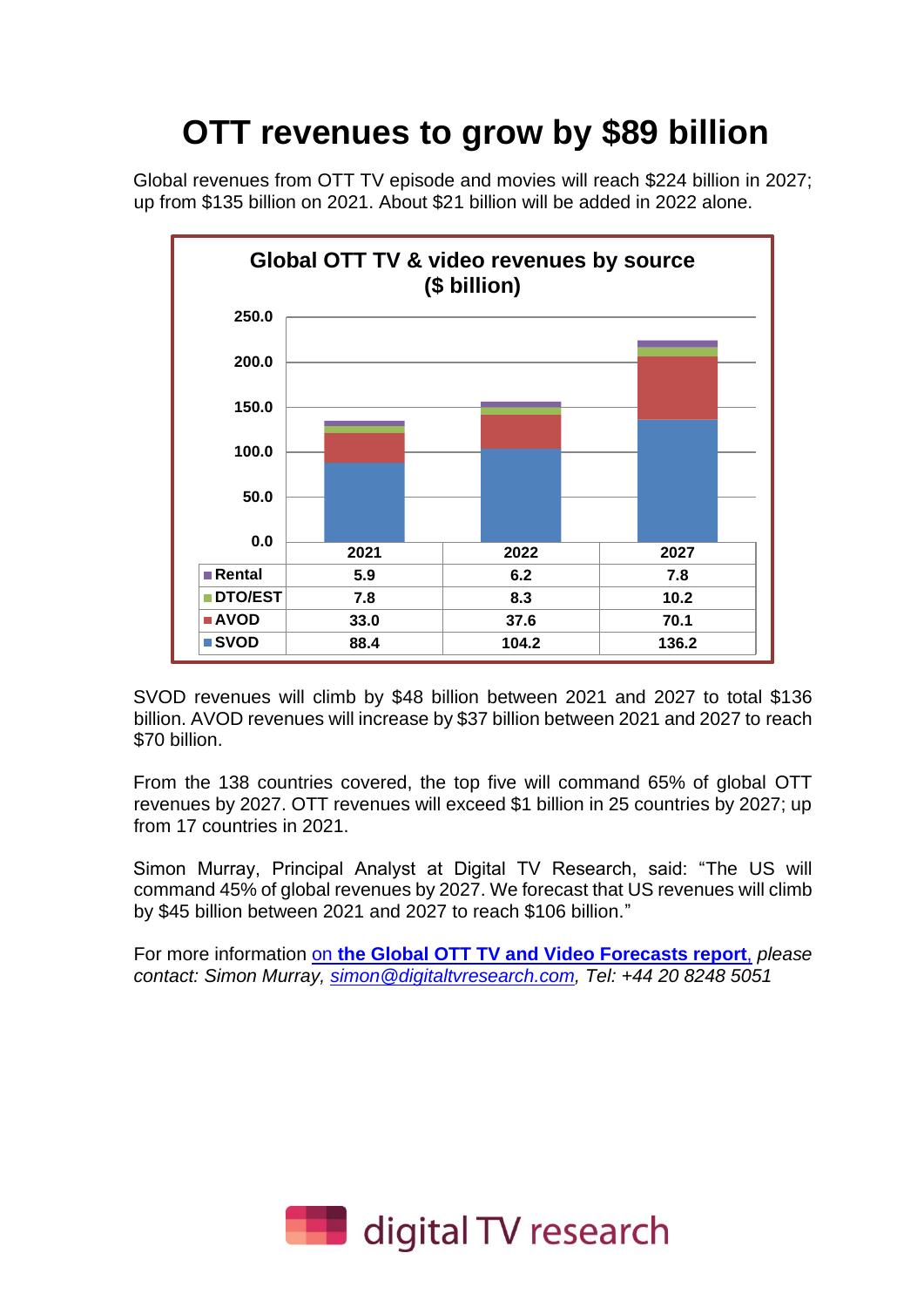## **Global [OTT TV & Video Forecasts](https://digitaltvresearch.com/product/global-ott-tv-and-video-forecasts/)**

### **Table of Contents**

Published in May 2022, this 252-page PDF and excel report contains comprehensive coverage of the global OTT TV episode & movie sector (subscribers/homes and revenues for SVOD, Ad-supported/AVOD, TVOD rental and download-to-own/electronic sell-through) for 138 countries, including:

- An 82-page PDF file giving a global Executive Summary, comparison tables and rankings. Insight profiles for the top 10 countries (Brazil, China, France, Germany, India, Japan, Mexico, Russia, UK and USA)
- An excel workbook providing forecasts (2010-2027) for each of the 138 countries covered as well as comparison and ranking tables.

The report costs £2,000/€2,300/\$2,600 for a 1-5 user license.

*For more information***[, please click here](https://digitaltvresearch.com/product/global-ott-tv-and-video-forecasts/)** *or contact [lydia@digitaltvresearch.com](mailto:lydia@digitaltvresearch.com)*

#### *SPECIAL THREE-FOR-TWO OFFER*

*Buy two of the 2022 editions of [Global OTT TV & Video Forecasts,](https://digitaltvresearch.com/product/global-ott-tv-and-video-forecasts/) [Global SVOD Forecasts](https://digitaltvresearch.com/product/global-svod-forecasts/) and [Global AVOD Forecasts,](https://digitaltvresearch.com/product/global-avod-forecasts/) and receive the third report for free. Furthermore, you will receive a single, huge excel workbook that contains all of the forecasts.*

*Please email [lydia@digitaltvresearch.com](mailto:Lydia@digitaltvresearch.com) to receive more details.*

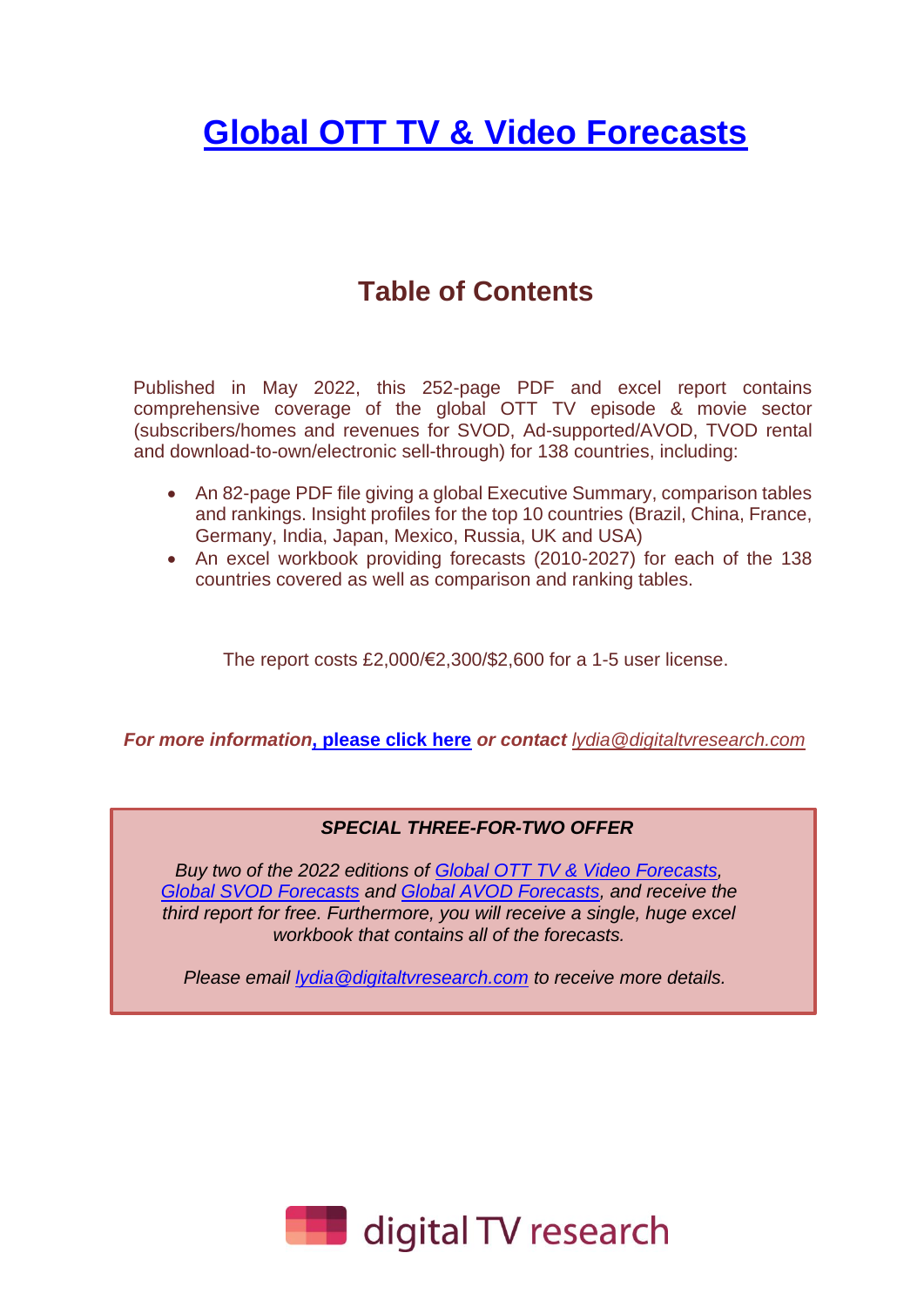#### *Forecasts (for each year from 2010 to 2027) contain the following detail for 138 countries:*

| <b>Thailand OTT TV &amp; video forecasts</b>                                                                                |      |      |      |      |      |      |      |      |      |      |      |      |      |      |      |      |      |      |
|-----------------------------------------------------------------------------------------------------------------------------|------|------|------|------|------|------|------|------|------|------|------|------|------|------|------|------|------|------|
| $10.8$<br>$\frac{1}{1}$ HB33<br>50<br>50                                                                                    | 2010 | 2011 | 2012 | 2013 | 2014 | 2015 | 2016 | 2017 | 2018 | 2019 | 2020 | 2021 | 2022 | 2023 | 2024 | 2025 | 2026 | 2027 |
| Population (000)                                                                                                            |      |      |      |      |      |      |      |      |      |      |      |      |      |      |      |      |      |      |
| Total households (000)                                                                                                      |      |      |      |      |      |      |      |      |      |      |      |      |      |      |      |      |      |      |
| TV households (000)                                                                                                         |      |      |      |      |      |      |      |      |      |      |      |      |      |      |      |      |      |      |
| <b>Fixed broadband</b><br>households (000)                                                                                  |      |      |      |      |      |      |      |      |      |      |      |      |      |      |      |      |      |      |
| Smartphone subs (000)                                                                                                       |      |      |      |      |      |      |      |      |      |      |      |      |      |      |      |      |      |      |
| <b>Tablet subscribers (000)</b>                                                                                             |      |      |      |      |      |      |      |      |      |      |      |      |      |      |      |      |      |      |
| <b>TV HH/Total HH</b>                                                                                                       |      |      |      |      |      |      |      |      |      |      |      |      |      |      |      |      |      |      |
| <b>Fixed broadband HH/Total</b><br>HН                                                                                       |      |      |      |      |      |      |      |      |      |      |      |      |      |      |      |      |      |      |
| <b>Smartphone</b><br>subs/Population                                                                                        |      |      |      |      |      |      |      |      |      |      |      |      |      |      |      |      |      |      |
| <b>Tablet subs/Population</b>                                                                                               |      |      |      |      |      |      |      |      |      |      |      |      |      |      |      |      |      |      |
|                                                                                                                             |      |      |      |      |      |      |      |      |      |      |      |      |      |      |      |      |      |      |
| OTT TV & video viewers<br>(000)                                                                                             |      |      |      |      |      |      |      |      |      |      |      |      |      |      |      |      |      |      |
| OTT TV & video<br>viewers/population                                                                                        |      |      |      |      |      |      |      |      |      |      |      |      |      |      |      |      |      |      |
|                                                                                                                             |      |      |      |      |      |      |      |      |      |      |      |      |      |      |      |      |      |      |
| <b>Online advertising total</b><br>(US\$ mil.)                                                                              |      |      |      |      |      |      |      |      |      |      |      |      |      |      |      |      |      |      |
| AVOD (US\$ mil.)                                                                                                            |      |      |      |      |      |      |      |      |      |      |      |      |      |      |      |      |      |      |
| Online rental revs (\$ mil.)                                                                                                |      |      |      |      |      |      |      |      |      |      |      |      |      |      |      |      |      |      |
| Download-to-own video                                                                                                       |      |      |      |      |      |      |      |      |      |      |      |      |      |      |      |      |      |      |
| revenues (US\$ mil.)                                                                                                        |      |      |      |      |      |      |      |      |      |      |      |      |      |      |      |      |      |      |
| SVOD revenues (US\$ mil.)                                                                                                   |      |      |      |      |      |      |      |      |      |      |      |      |      |      |      |      |      |      |
| Total OTT TV & video<br>revenues (US\$ mil.)                                                                                |      |      |      |      |      |      |      |      |      |      |      |      |      |      |      |      |      |      |
| <b>AVOD</b>                                                                                                                 |      |      |      |      |      |      |      |      |      |      |      |      |      |      |      |      |      |      |
| revenues/Population \$                                                                                                      |      |      |      |      |      |      |      |      |      |      |      |      |      |      |      |      |      |      |
| <b>SVOD</b><br>revenues/Population \$                                                                                       |      |      |      |      |      |      |      |      |      |      |      |      |      |      |      |      |      |      |
| <b>SVOD revenues/SVOD</b><br>subscriber \$                                                                                  |      |      |      |      |      |      |      |      |      |      |      |      |      |      |      |      |      |      |
|                                                                                                                             |      |      |      |      |      |      |      |      |      |      |      |      |      |      |      |      |      |      |
| Net SVOD homes (000)                                                                                                        |      |      |      |      |      |      |      |      |      |      |      |      |      |      |      |      |      |      |
| <b>SVOD homes/TVHH</b>                                                                                                      |      |      |      |      |      |      |      |      |      |      |      |      |      |      |      |      |      |      |
| <b>SVOD homes/Fixed</b><br>broadband HH                                                                                     |      |      |      |      |      |      |      |      |      |      |      |      |      |      |      |      |      |      |
| <b>SVOD subscriptions/SVOD</b><br>homes                                                                                     |      |      |      |      |      |      |      |      |      |      |      |      |      |      |      |      |      |      |
|                                                                                                                             |      |      |      |      |      |      |      |      |      |      |      |      |      |      |      |      |      |      |
| <b>Gross SVOD subscriptions (000)</b>                                                                                       |      |      |      |      |      |      |      |      |      |      |      |      |      |      |      |      |      |      |
| SVOD subs/TVHH                                                                                                              |      |      |      |      |      |      |      |      |      |      |      |      |      |      |      |      |      |      |
| SVOD subs/Fixed bband<br>HΗ                                                                                                 |      |      |      |      |      |      |      |      |      |      |      |      |      |      |      |      |      |      |
| Source: Digital TV Research. Revenues from professionally-made TV shows and movies - so not, for example, sports or<br>UGC. |      |      |      |      |      |      |      |      |      |      |      |      |      |      |      |      |      |      |

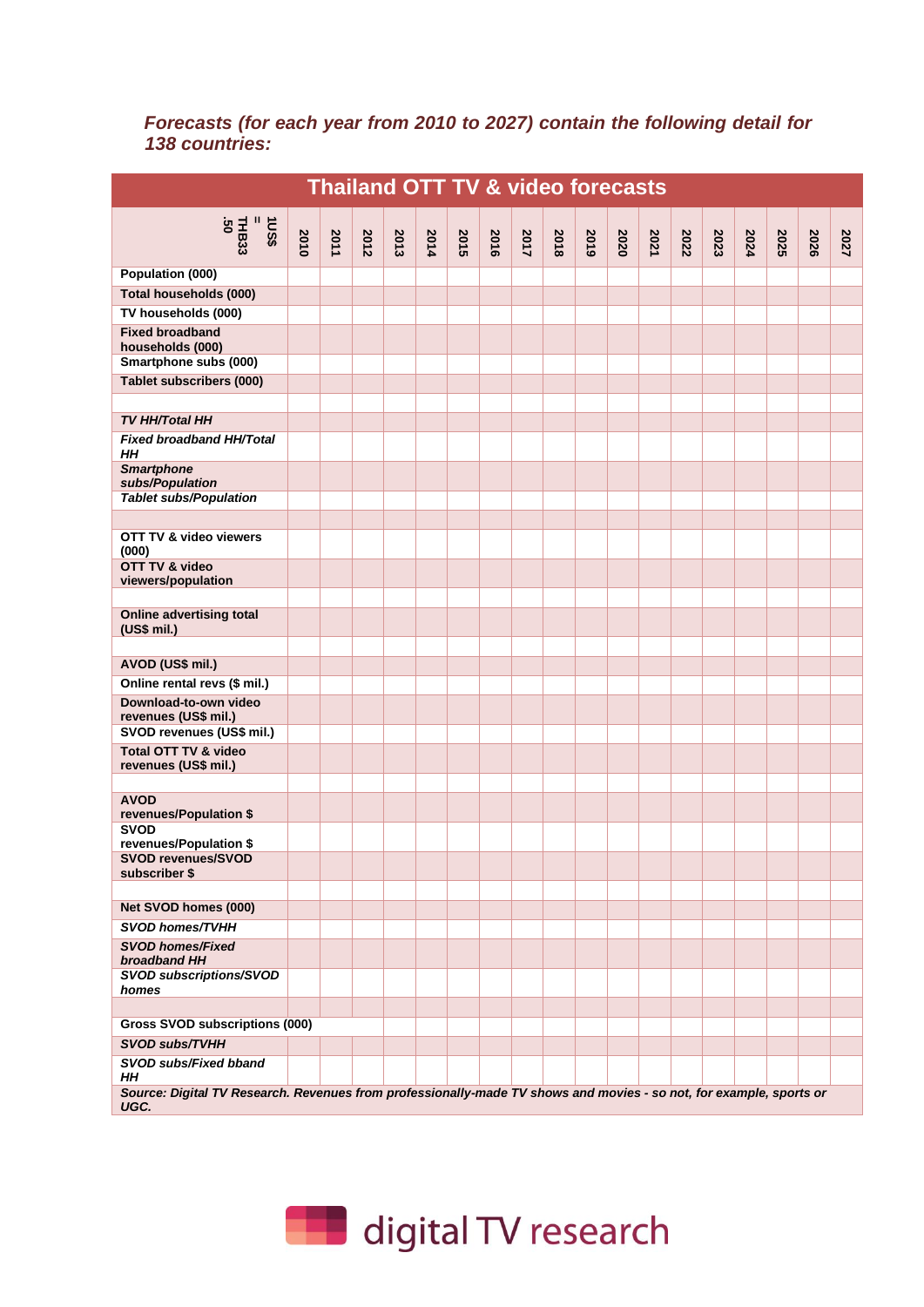### *Forecasts for 138 countries:*

| <b>Albania</b>        | <b>Algeria</b>     | Angola              | <b>Argentina</b>     |
|-----------------------|--------------------|---------------------|----------------------|
| <b>Armenia</b>        | <b>Australia</b>   | <b>Austria</b>      | <b>Azerbaijan</b>    |
| <b>Bahrain</b>        | <b>Bangladesh</b>  | <b>Belarus</b>      | <b>Belgium</b>       |
| <b>Benin</b>          | <b>Bolivia</b>     | <b>Bosnia</b>       | <b>Botswana</b>      |
| <b>Brazil</b>         | <b>Bulgaria</b>    | <b>Burkina Faso</b> | <b>Burundi</b>       |
| <b>Cambodia</b>       | <b>Cameroon</b>    | <b>Canada</b>       | <b>CAR</b>           |
| <b>Chad</b>           | <b>Chile</b>       | <b>China</b>        | <b>Colombia</b>      |
| <b>DR Congo</b>       | <b>Rep Congo</b>   | <b>Costa Rica</b>   | <b>Cote d'Ivoire</b> |
| <b>Croatia</b>        | <b>Cyprus</b>      | <b>Czech Rep.</b>   | <b>Denmark</b>       |
| <b>Dominican Rep.</b> | <b>Ecuador</b>     | <b>Egypt</b>        | <b>El Salvador</b>   |
| <b>Eq Guinea</b>      | <b>Estonia</b>     | <b>Ethiopia</b>     | <b>Finland</b>       |
| <b>France</b>         | Gabon              | <b>Gambia</b>       | Georgia              |
| <b>Germany</b>        | Ghana              | <b>Greece</b>       | <b>Guatemala</b>     |
| Guinea                | <b>Honduras</b>    | <b>Hong Kong</b>    | <b>Hungary</b>       |
| <b>Iceland</b>        | <b>India</b>       | <b>Indonesia</b>    | <b>Ireland</b>       |
| <b>Israel</b>         | <b>Italy</b>       | <b>Japan</b>        | <b>Jordan</b>        |
| <b>Kazakhstan</b>     | <b>Kenya</b>       | <b>Kuwait</b>       | Laos                 |
| Latvia                | Lebanon            | <b>Liberia</b>      | Lithuania            |
| Luxembourg            | <b>Macedonia</b>   | <b>Madagascar</b>   | <b>Malawi</b>        |
| <b>Mali</b>           | <b>Malaysia</b>    | <b>Malta</b>        | <b>Mexico</b>        |
| <b>Moldova</b>        | <b>Mongolia</b>    | <b>Montenegro</b>   | <b>Morocco</b>       |
| <b>Mozambique</b>     | <b>Myanmar</b>     | <b>Namibia</b>      | <b>Nepal</b>         |
| <b>Netherlands</b>    | <b>New Zealand</b> | <b>Nicaragua</b>    | <b>Niger</b>         |
| <b>Nigeria</b>        | <b>Norway</b>      | <b>Oman</b>         | <b>Pakistan</b>      |
| Panama                | <b>Paraguay</b>    | Peru                | <b>Philippines</b>   |
| <b>Poland</b>         | <b>Portugal</b>    | <b>Puerto Rico</b>  | Qatar                |
| Romania               | <b>Russia</b>      | <b>Rwanda</b>       | <b>Saudi Arabia</b>  |
| <b>Senegal</b>        | <b>Serbia</b>      | <b>Sierra Leone</b> | <b>Singapore</b>     |
| <b>Slovakia</b>       | <b>Slovenia</b>    | <b>South Africa</b> | <b>South Korea</b>   |
| <b>Spain</b>          | <b>Sri Lanka</b>   | <b>Sweden</b>       | <b>Switzerland</b>   |
| <b>Syria</b>          | <b>Taiwan</b>      | <b>Tanzania</b>     | <b>Thailand</b>      |
| <b>Togo</b>           | <b>Tunisia</b>     | <b>Turkey</b>       | <b>Uganda</b>        |
| <b>Ukraine</b>        | <b>UAE</b>         | <b>UK</b>           | <b>USA</b>           |
| <b>Uruguay</b>        | <b>Uzbekistan</b>  | <b>Venezuela</b>    | <b>Vietnam</b>       |
| <b>Zambia</b>         | <b>Zimbabwe</b>    |                     |                      |